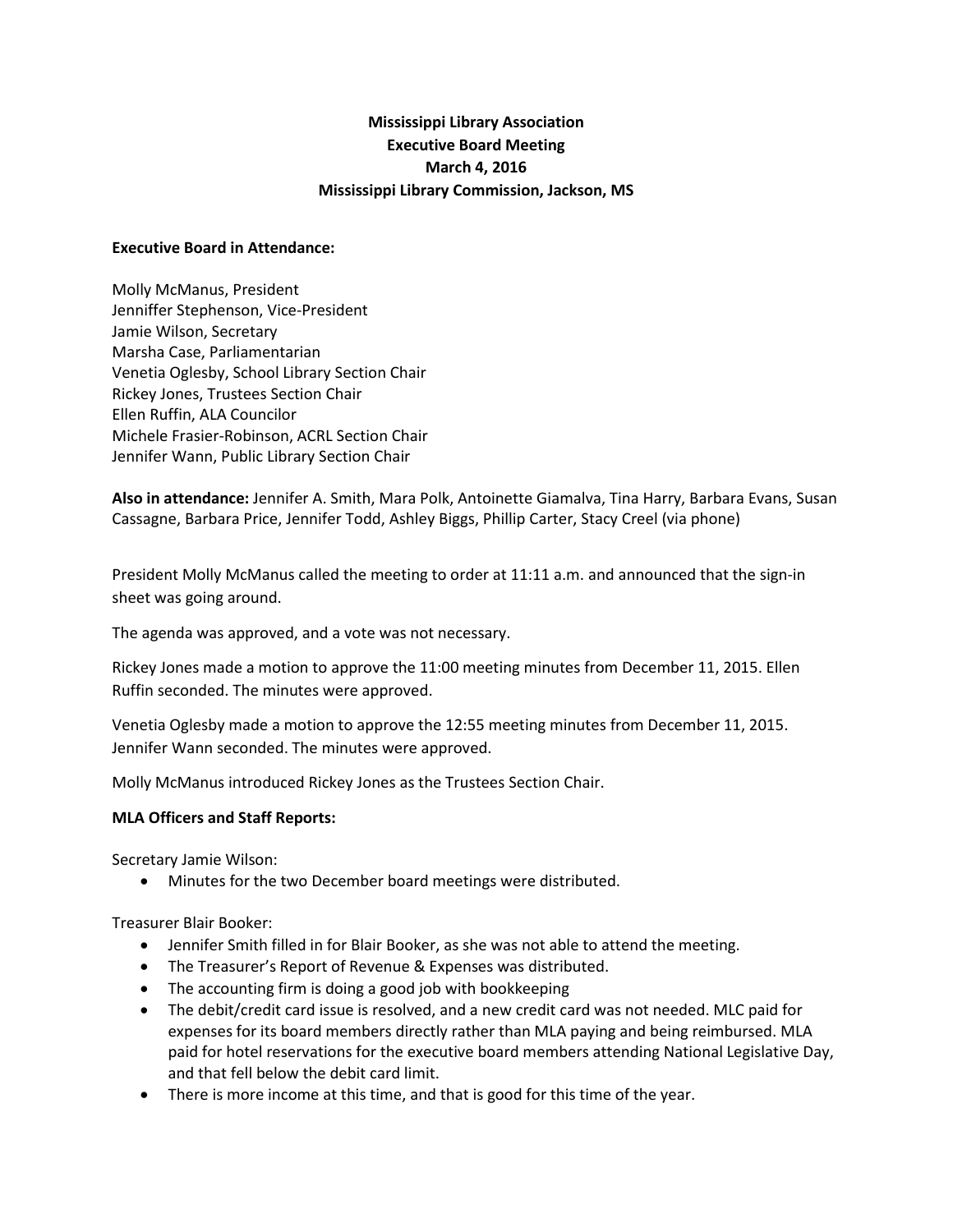President Molly McManus:

- The Executive Board list and committee chairs list was distributed, and it was reported that all the chairs are now filled.
- **Stacy Creel was introduced as the National Library Week chair.**
- Molly McManus received the high resolution MLA logo image from Tina Harry. It is now posted the MLA website.
- The Mid-Year Evaluation Report for the conference grant was sent to MLC.
- Molly McManus presented a draft of an image for a new MLA banner and stand. Tina Harry designed the sign. The MLA motto was on the sign along with images from Mississippi libraries.
	- $\circ$  Jennifer Wann suggested that too much text could be overwhelming to read.
	- $\circ$  Philip Carter suggested using phrases from the mission, rather than the entire mission.
	- o Jennifer Smith suggested making the logo and the letters more colorful.
	- $\circ$  Jenniffer Stephenson suggested putting the MLA e-mail at the stop of the banner
	- o Susan Cassagne noted that MLC PR could take a look and help.
	- $\circ$  Molly McManus noted that the cost would fall in the \$300 to \$400 range. Everyone agreed that this is reasonable.
	- o Approval will be sought over e-mail.
- Children's Book Festival volunteers for the MLA booth were sought. Several members volunteered to help. Molly McManus will ask YPSRT chair Ally Watkins to help coordinate volunteers.

Vice-President Jenniffer Stephenson

- The lists of conference committee's chairs and members was distributed. Any additional volunteers for committees was welcomed.
- Jenniffer Stephenson suggested the conference theme to be "Mississippi Libraries: The Heart of the Community."
	- $\circ$  This theme concept was built around Zach Benedict's idea of building communities around libraries, and he was a speaker at the recent ARSL conference. The theme could apply to libraries outside of public libraries, too. Libraries are information centers and gathering centers.
	- $\circ$  Discussion ensued about slightly modifying the language of the theme, and many suggestions were made.
	- o Jenniffer Stephenson moved for the conference theme to be, "Mississippi Libraries: The Heart of Our Communities." Jennifer Wann seconded. The motion was approved.
- Conference discussion:
	- $\circ$  Jenniffer Stephenson is in preliminary talks with Zach Benedict to be a speaker at the conference.
	- $\circ$  Molly McManus noted that conference budget does require board approval, but the board can give advice.
	- o Jenniffer Stephenson asked for suggestions on additional conference speakers.
	- o Molly McManus stated she will send W9's over \$600 and the contract.
	- o Jennifer Wann asked if there were specific budgets for sections. Molly McManus noted there is a range in fees paid to speakers. Any sections needing speaker money should work with Jenniffer Stephenson. Susan Cassagne noted that speaker contracts are usually paid in a lump sum.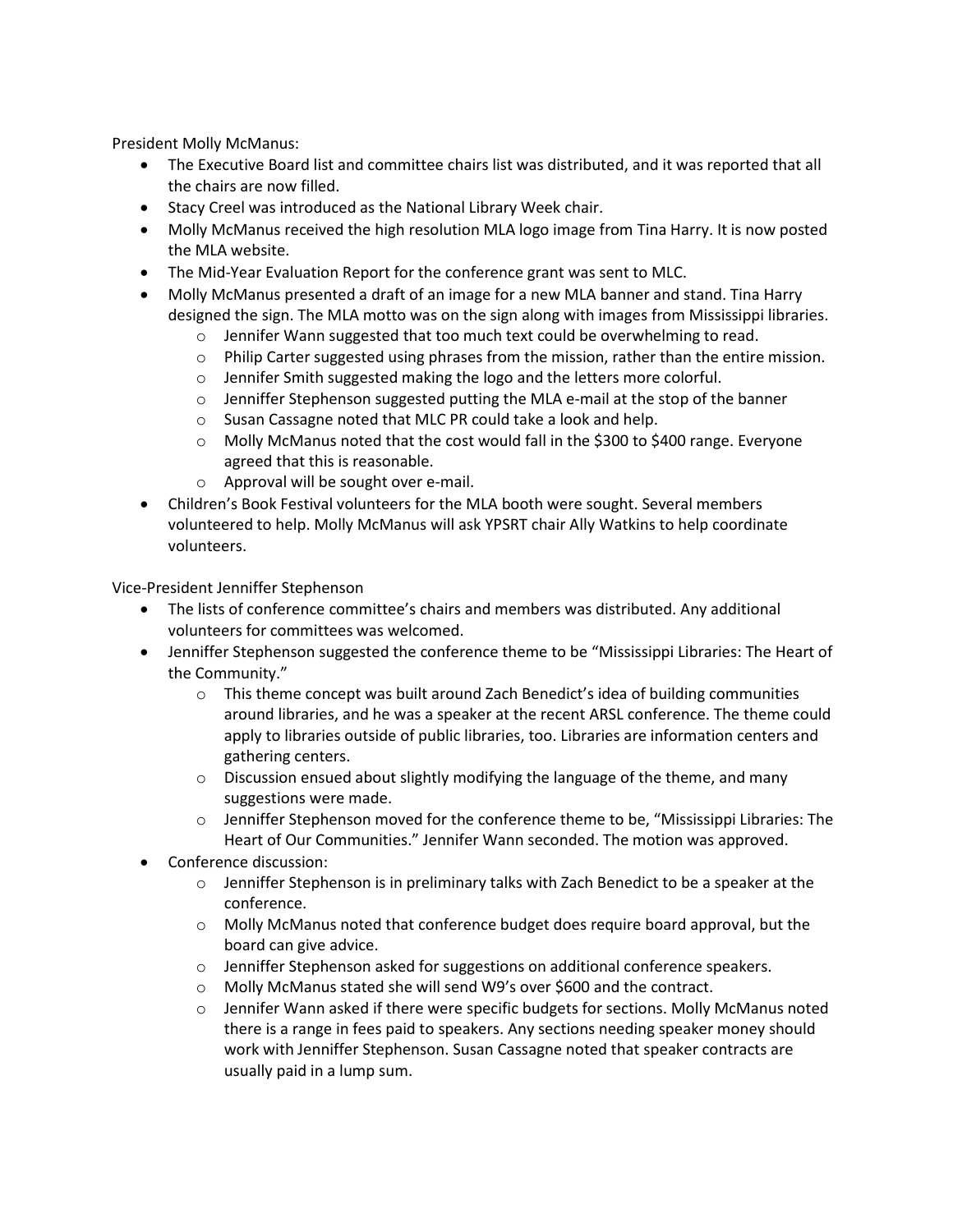- $\circ$  Molly McManus carried over a discussion about non-profit exhibitors and the possibility of waiving or reducing exhibit fees.
	- Jenniffer Stephenson suggested a smaller fee for non-profits and schools. She also pointed out that other groups offer discounts. She said there is usually a flat fee for convention exhibit set up, but we always fall under the minimum fee level.
	- Molly McManus asked if we need to create a policy to determine which vendors or groups would qualify for non-profit status.
	- There was consensus that MLC and other groups should not pay to be an exhibitor.
	- Jenniffer Stephenson noted that there needs to be a cut-off date for vendor payment, and vendors will want to know ahead of time.
	- Mara Polk agreed with Jenniffer Stephenson that some groups should be free. Groups that were not charged in the past include the silent auction, MLA, and hospitality.
	- **Mara Polk suggested there should be a clear distinction between free versus** lowered cost.
	- Jennifer Wann pointed out that a case could also be made for the library school not to be charged. Jenniffer Stephenson said they are there to recruit.
- Jenniffer Stephenson made a motion for MLA to provide one free booth for MLC at the conference. Rickey Jones seconded. The motion was approved.
- Jenniffer Stephenson made a motion for MLA to include ARSL as a Roundtable. Jennifer Wann seconded. The motion was approved.
	- $\circ$  A signed petition was presented by Jenniffer Stephenson. At least ten of the signatures must be in good standing in order for the petition to be valid. There was a consensus that the petition did have at least ten members in good standing represented.
	- $\circ$  Jenniffer Stephenson asked about changes to the memberships form to accommodate ARSL. Also, it was noted that by-laws for the roundtable will need to be added.
	- $\circ$  Molly McManus suggested that the board needs to decide when to charge a roundtable fee for ARSL. It was decided that the January would be the best time to add a fee for the ARSL Roundtable.
	- $\circ$  Phillip Carter volunteered to help write the bylaws for the ARSL Roundtable. He will also be helping with ARSL Roundtable setup.

Past-President Patsy Brewer

 Patsy Brewer was unable to attend, and she submitted her report via e-mail: I am looking at having the Past President's meeting at a later time in the day as well as having it off site at another location in Vicksburg. I will working with Deb Mitchell on the local arrangements.

MLA Administrator Barbara Price:

- Stephen Haller is working with Teresa Welsh to set up an internship with USM students. Ellen Ruffin noted that the collection may be too in depth to work in this situation.
- National Legislative Day:
	- o Reservations and registrations are completed for the two MLA attendees.
	- $\circ$  Everyone will be at the same hotel, and it is a non-conference hotel. It is less than the conference hotel.
	- $\circ$  MLC is paying for their own reservations, and that eliminated an extra step so that MLA does not need to be reimbursed.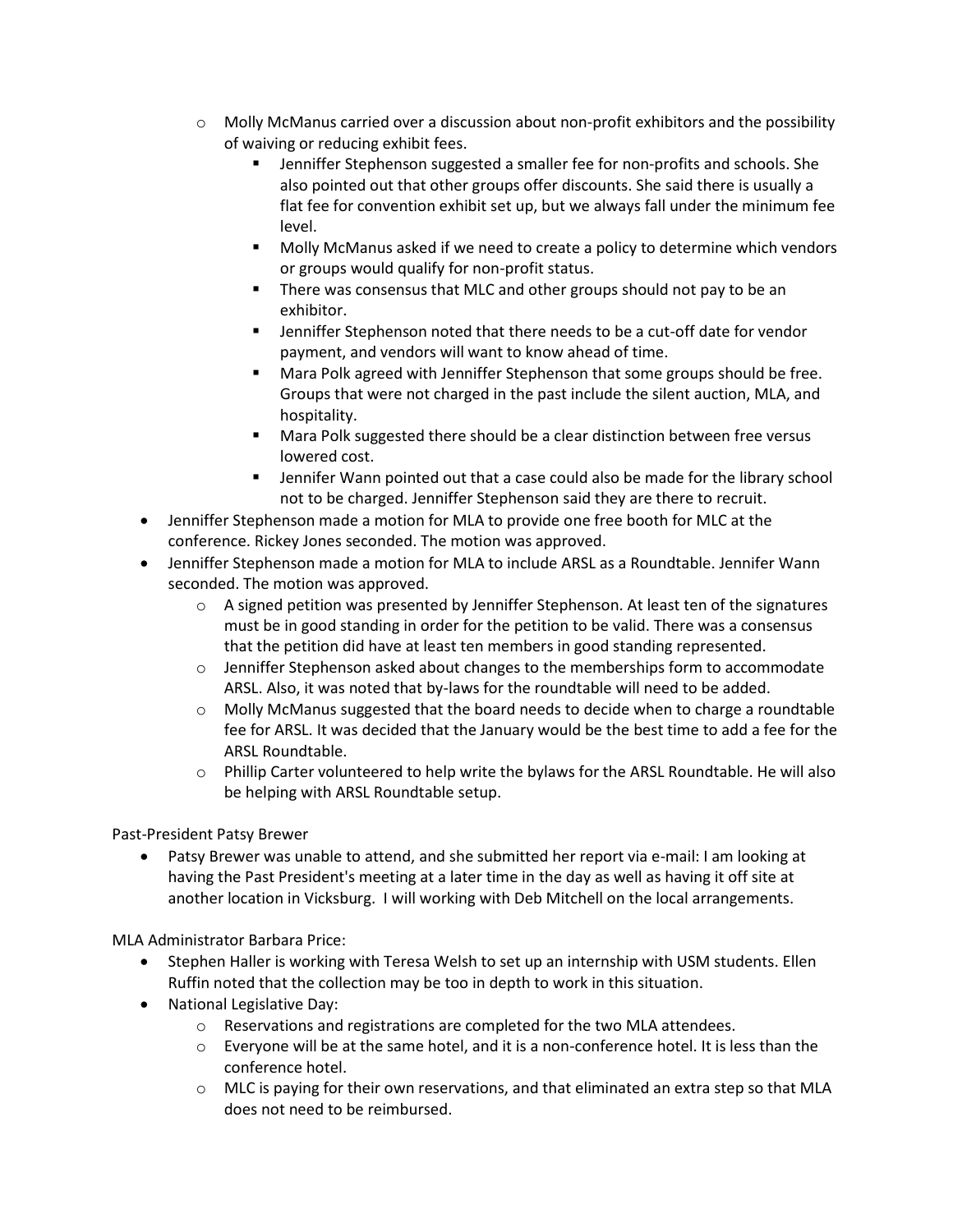- State Legislative Day
	- o A list of donations from Friends groups was distributed, and a total of \$2925.00 was collected at that point. Donations were still being accepted. When a donation was made, a thank you card was sent. Staff donations were collected.

ALA Councilor Ellen Ruffin:

- Ellen Ruffin distributed the ALA resolution honoring Billy Beal from the 2016 ALA Midwinter Meeting. The resolution, "A Memorial Resolution Honoring Billy Charles Beal," was signed by Keith Michael Fiels, Executive Director and Secretary of the ALA Council, and it was adopted on January 12, 2016. She noted that ALA wrote and approved the resolution, and she was impressed with the dedication of his friends and colleagues to get this done.
- In the opening session in San Francisco, the Enoch Pratt Free Library in Baltimore was presented with an award honoring their service and by staying open during the Baltimore riots.
- The library director, Dr. Carla Hayden, is currently nominated as the Librarian of Congress. Molly McManus noted that she will draft a letter in support of the nominee, and she will look at the timeline in order to decide when to proceed. Susan Cassagne stated that chief state librarians have written letters of support. Jennifer Wann said it would be appropriate for the board to approve.
- Ellen Ruffin said that she was proud to be a part of ALA and to represent Mississippi.

SELA Councilor Melissa Dennis:

- Melissa Dennis was unable to attend, but she submitted a report via e-mail: SELA/COMO conference is set for Oct. 5-7<sup>th</sup> in Athens. The theme is "reinvent, reimagine, rediscover libraries" Keynote Eric Fayden at Bucknell to discuss copyright. (He made a popular video years ago called A Fair(y)Use Tale). Lunch speaker is Jonathan Alter: senior editor for Newsweek for over 20 years currently he's doing research on Jimmy Carter for a new book. Booth fees are set by GA and are equal to all vendors, schools, etc. \$350 for booths. Call for poster and presentation proposals should go out first week of April. No state has confirmed hosting SELA for 2017. SELA wants to continue discussing 2017 or 2018 options for MS hosting. At the very least, it was suggested that next year MS invite SELA to attend and possibly set price for SELA attendees to be the same as MS members to encourage participation (this is the model TN uses instead of inviting to a formal joint conference). As for conference locations for MLA for 2017 and onward, I have contacted Olive Branch and Jeff has reached out to Hattiesburg. Still a slow process but hope to have more information soon.
- Molly McManus requested that Melissa Dennis present a formal report at the May meeting to consider 2017 or 2018 as a joint MLA/SELA conference.

MLC Executive Director Susan Cassagne:

- MLC continues to work on plans for State Legislative Day. Staff will be appearing on WLBT. In case of inclement weather, the plan is to move the MLC event indoors. MLC staff will be meeting Monday morning to coordinate.
	- o Thank you to MLA and Friends groups for helping with funding.
	- $\circ$  This year is particularly important to join together because of the broadband issue. Joining MLA and MLC this year is great, but this is not something that we need to do every year. The first year of a new administration may be a good time to revisit.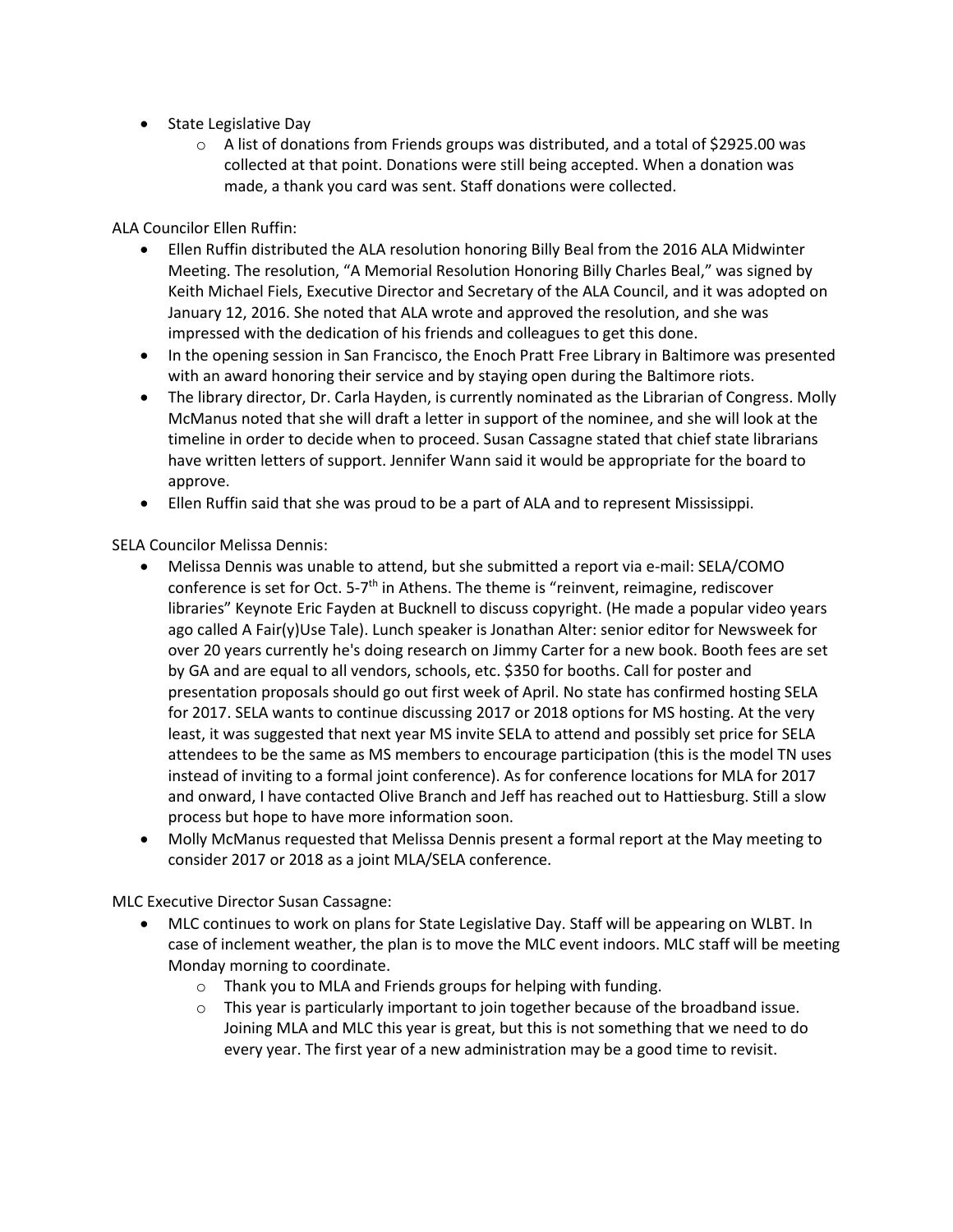- $\circ$  There will be tables set up for MLC services, Magnolia, Public Libraries, etc. Public library directors will be meeting on Wednesday, so many directors will be in town for State Legislative Day.
- o Barbara Price noted that MLA has a table and volunteers are needed.
- Jenniffer Stephenson voiced concerns about school consolidations and the impact on libraries. Susan Cassagne stated that public libraries can step up in that situation to help. Barbara Evans agreed and supported that idea.

## **Section Chair Reports:**

ACRL Section: Michele Frasier-Robinson announced the Spring ACRL Workshop is planned for May at MLC. Registration information will be sent out in March.

Public Library Section: Jennifer Wann had no report but is working to get the section back on track.

School Library Section: Venetia Oglesby is working to build membership in the section. She is investigating the obstacles that stop school librarians from joining MLA. More growth in seen in conference attendance. Barbara Price noted that a school district recently paid for a lifetime membership for a member. Jenniffer Stephenson noted concern that school librarians are not able to attend the entire conference, and she suggested scheduling school library sessions on one day. It is a good place to get CEUs in one day. Venetia Oglesby suggested that it would be helpful if more libraryrelated CEUs were available for school librarians. It is important for MLA to make efforts to show MLA represents all types of libraries. The perception is that MLC is mainly targeted to public libraries.

Special Library Section: Joyce Shaw was unable to attend, but Molly McManus noted that Joyce Shaw is thinking about the conference.

Trustees Section: Rickey Jones did not have a report, but he is working on getting started with the section. He asked for those with experience to help build the section. Trustees need to understand they are important in the decisions we make.

## **Roundtables and Committees Reports:**

Awards Committee: Molly McManus noted that Erin Busbea was not able to attend, but that she is working on a new day and time for the awards ceremony. The request for nominations was sent out earlier than usual to help get more responses. Jennifer Wann noted that many people are leaving the conference on Thursday afternoon and not attending Fridays, when the awards ceremony has traditionally been placed. Marsha Case said for many years there were meetings on Friday morning along with the awards ceremony. Jenniffer Stephenson noted that this changed when the conference was last held on the Mississippi Gulf Coast. She suggested holding section and roundtable meetings on Friday as a way to bolster attendance. Antoinette Giamalva suggested Tuesdays as a possible slot. Mara Polk hoped it would be scheduled when there is enough time to congratulate award recipients. Jennifer Wann suggested that it be tied to a general session rather than a luncheon or breakfast that has a fee. Ellen Ruffin thought the general session is a great idea since it is an important session. Mara Polk suggested staggering the awards throughout a day or during the conference. Phillip Carter suggested awards immediately follow the keynote speaker. He also suggested having a poster on display during the conference that honors the awards winners. Jenniffer Stephenson will work with Erin Busbea, Phillip Carter, and Ashley Biggs to further work on these ideas.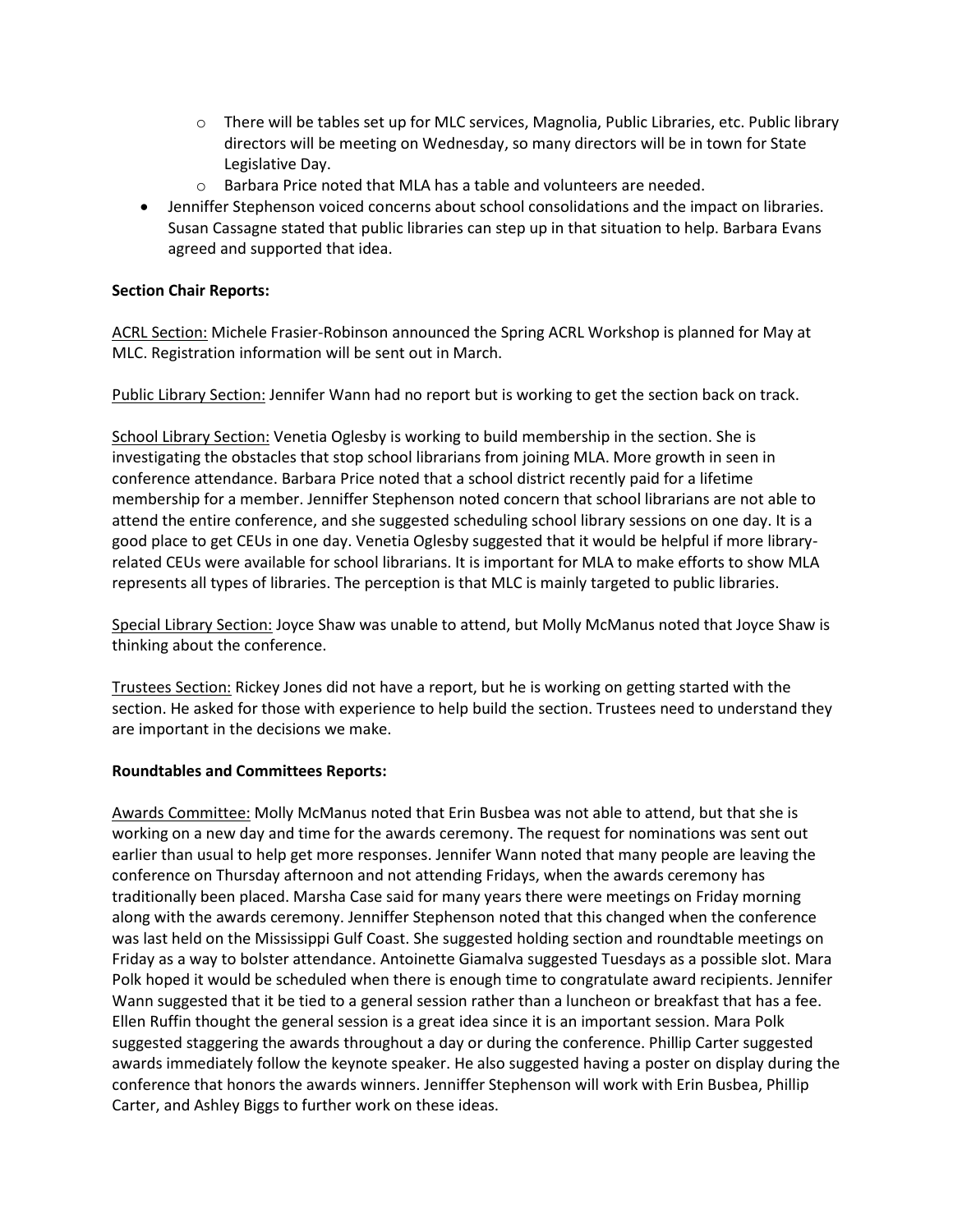## Black Caucus Roundtable: No report

Election Committee: Jennifer Smith is working to move all elections to an online/electronic format. She contacted all of the heads of sections and chairs, and they are following the by-laws. Most are selecting nominees before the conference and elections are then held at the conference.

- Step 1: It would be better to have elections before the conference.
- Step 2: Need to work with the web committee to conduct online elections. Jennifer Todd noted that the Google Doc survey worked well for TSRT elections. Jennifer Smith thinks this will be helpful.

Fiscal Management Committee: Patsy Brewer submitted her report via e-mail: After looking over the Coker and Palmer information sent to me by Barbara, I would like to look at other options before the May meeting. The year-end report showed that the profit on the investment account was \$197.35 and the loss was \$249.73. Although the stock market fluctuates from time to time, we need investigate if we are receiving a loss every year on the account. Barbara had suggested that we may want to look into what Regions Bank has to offer. I will do some more research before the May meeting and also look at the cd information.

Legislative Committee: Updates on the March 8<sup>th</sup> 2016 Library Legislative Day and Legislative Lawn Party were discussed. Susan Cassagne noted that attendees should arrive between 10:30 and 10:45 a.m. Mara Polk suggested a group photo. Susan Cassagne encouraged MLA members to make connections with legislators prior to and at the event. She also encouraged librarians to bring brochures and information from their own communities so that legislators can see what they do affects things at home.

Long Range Planning Committee: Barbara Evans noted that the co-chair will attend the May meeting. The committee is considering moving the time of the meeting at the conference.

Membership Committee: Ashley Biggs presented proposals on how to boost membership. MLA needs to explain why it is important to pay dues.

- MLA does not have any solicitation documents that we could take to school librarians, state legislators, etc. The focus of a document of this nature should be to explain membership purpose, and we could use Vista Print to create such a document for approximately \$350.
- Propose allowing new members to join one roundtable at no cost. Roundtables seems to be where people find motivation to be involved, and too many librarians see MLA as only about the conference.
- They are exploring a membership drive, but this is a long-term project.
- Conduct a poll of existing and lapsed members on what they would like to get back from MLA.
- Molly McManus explored the one free roundtable option and made a motion to provide one free roundtable to members. Stacy Creel said we should find out the cost of one free roundtable for members before approving. Jenniffer Stephenson asked to table the motion. Molly McManus thanked the committee for their hard work, and said that the budget would be considered before making a decision.
- Ashley Biggs said we need to express the value of the organization, matching expectations, and figure out how to deliver. Before adding new members, find out how to meet expectation and what people actually need out of MLA. Molly McManus noted that MLA could work with library directors to encourage staff members to join MLA.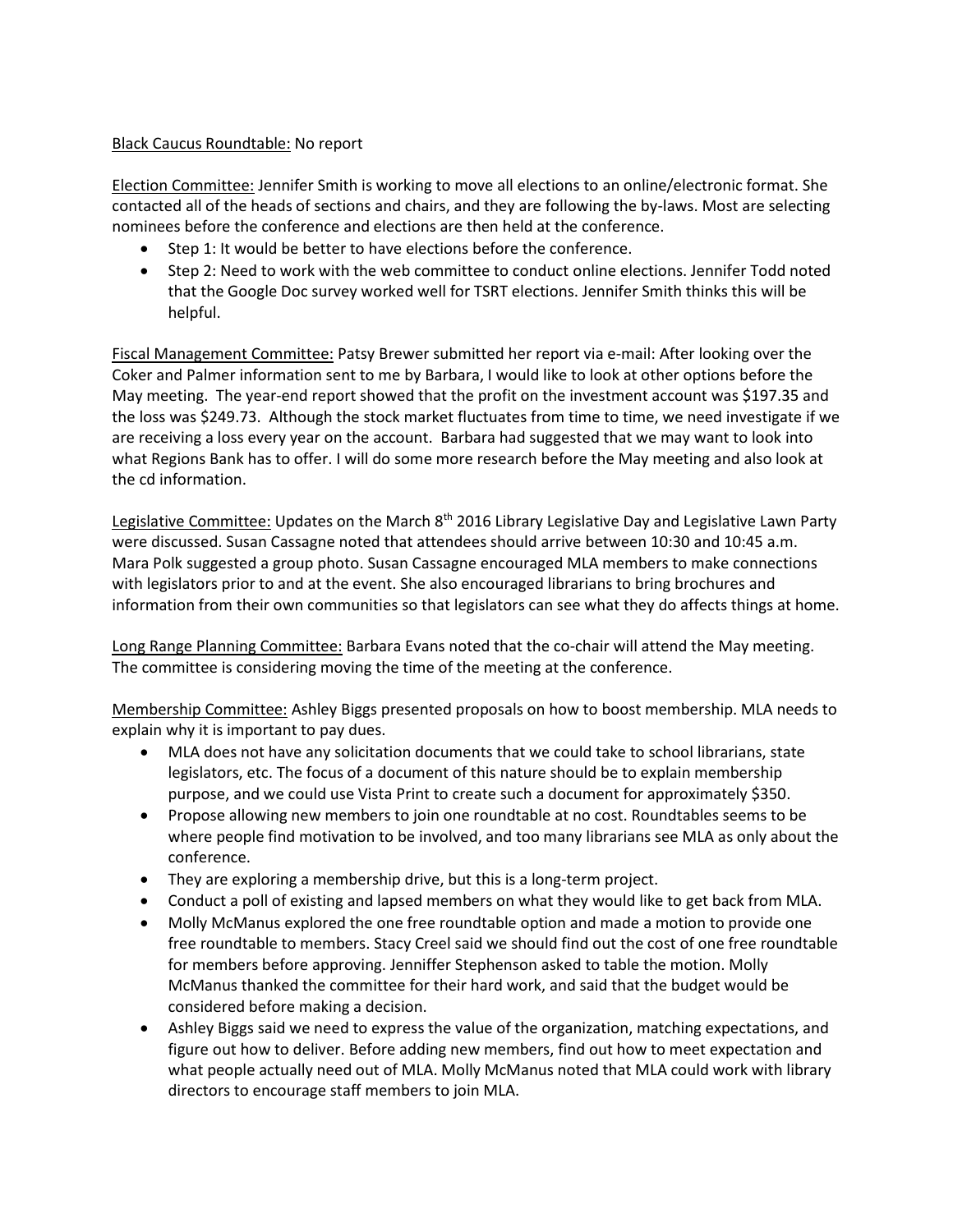Mississippi Author Awards Committee: No report. Molly McManus noted that the committee assignments have been made, and Melody Dale is currently taking nominations via email.

National Library Week Committee: Stacy Creel is working with a committee of students and librarians to promote National Library Week. She solicited help from librarians in many different types of libraries. A website was created:<http://aquila.usm.edu/msnlw>. The theme is "Libraries Transform." Fonts and images will be available soon. Working on PSAs to use on social media. Letter to Governor Bryant to ask for a proclamation was discussed. Barbara Price will look to see if there are any samples from the past. Molly McManus noted that the proclamation may have fallen by the wayside in the past. Jennifer Wann noted a sample proclamation is available on the ALA website.

## New Member Roundtable: No report

Nominating Committee: The slate of nominees will be finished soon, but it is not ready at this time. See Addendum.

Publicity Committee: Antoinette Giamalva circulated MLA publicity and social media statistics for Facebook, Twitter, Pinterest, and Instagram. Facebook likes are rising and Pinterest is growing. Instagram is slowing rising, and she is gearing up for summer reading and creating more hashtags. Facebook likes are up to 469. Total tweets are 1,363 and there are 458 total followers. On Pinterest there are 262 average daily impressions and 149 average daily viewers. Instagram has 80 posts with 67 followers.

## Scholarship Committee: No report

Technical Services Roundtable: No report

YPSRT Roundtable: Elections were recently held.

# Web Services Committee:

- Jennifer Todd started a discussion of conference registration cancellation policies. The issue is whether to reimburse individuals who cannot attend the conference due to illness, cancellation, or no show. A policy and deadlines are needed.
	- $\circ$  Jennifer Wann asked if substitutes were allowed, as there are policies like this in other groups like ARSL. Molly McManus said this needs to be in the policy, too.
	- $\circ$  Phillip Carter noted that reimbursements may need to be coordinated with caterer deadlines.
	- o Molly McManus suggested allowing cancellations up to a certain date, but a processing fee may apply.
	- $\circ$  Barbara Price noted that some societies charge a flat fee for conferences, but they often charge much more than MLA rates.
	- o Jennifer Todd noted that there could be levels of registration.
	- o Jenniffer Stephenson said the conference Registration committee could look into these ideas.
	- $\circ$  Jennifer Todd will send language to Jenniffer Stephenson for the conference committees' input.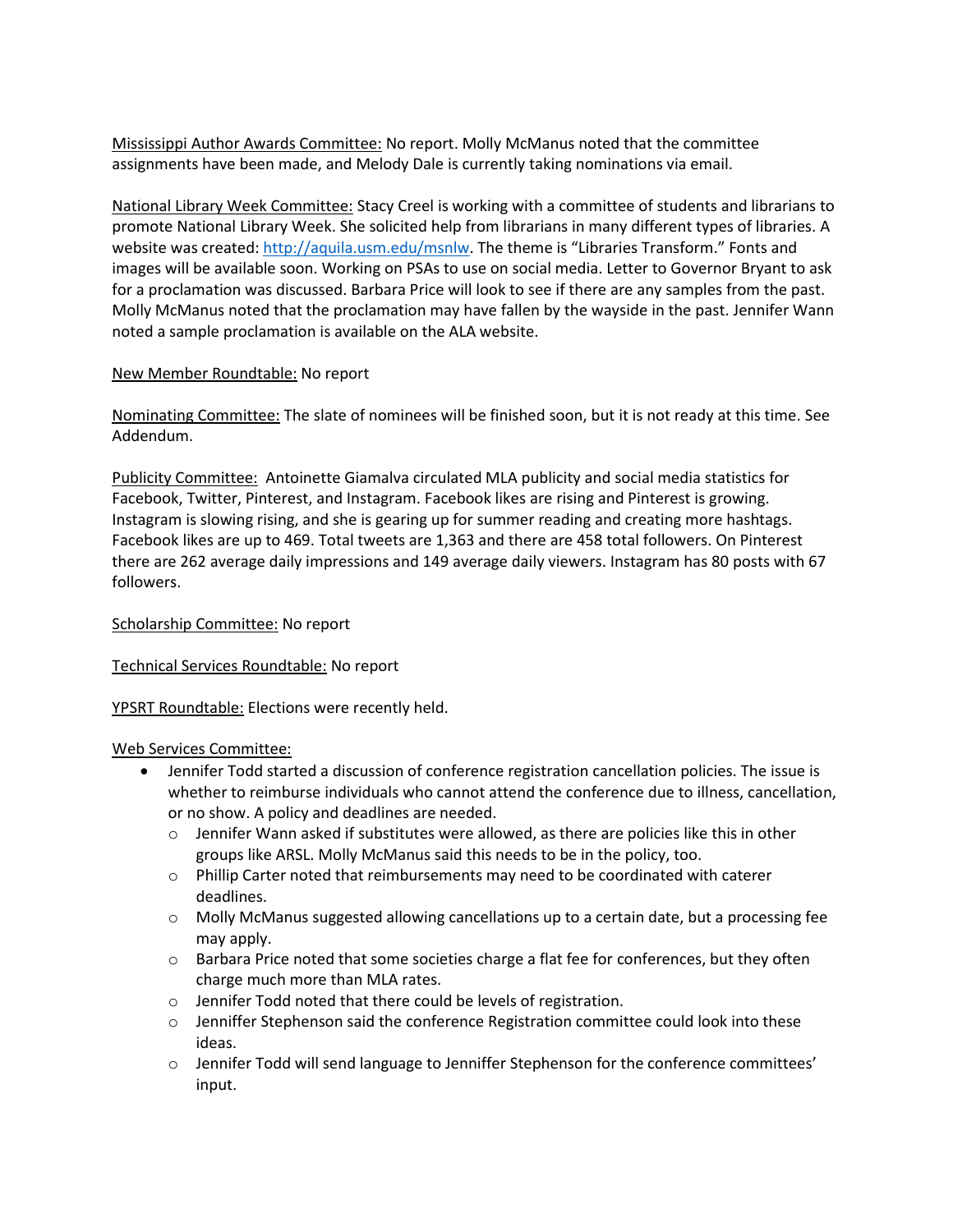- $\circ$  Molly McManus said the no show rate is rising as online registration becomes a more popular choice. Some are not paying after registering online.
- $\circ$  Jennifer Wann and Molly McManus noted that many public and school librarians need to pay after October 1 due to the new fiscal year.
- $\circ$  Jennifer Wann asked if there is a way to sort out those who have not paid in the software.
- o Ashely Biggs asked if a list of no shows could be generated.
- o Molly McManus reminded the board that with volunteer help, the process needs to remain simple.
- o Jennifer Todd stated there were around 20 no show/no payment for the 2015 conference. She will draft a proposal and email it to the board.
- Jennifer Todd said she could add the names of the Friends groups donating to State Legislative Day as an additional way to thank them for their support. Antoinette Giamalva said she could also do the same on the social media accounts.

## **Old Business:**

- 1. ALA Forms Completed
- 2. Conference Registration cancellation policy was discussed during the Web Services Committee report.

## **New Business:**

- 1. Investigate a way recognize the passing of MLA members at our annual conference. Molly McManus will ask Awards Committee Chair Erin Busbea about memorializing the passing of members during the conference. Jenniffer Stephenson recommended including this information in the conference program, too.
- 2. In memory of donations Molly McManus thanked Marsha Case and the Web Committee for their work.
- 3. Tina Harry, *Mississippi Libraries* editor, is working on the newest issue. She is also working on a draft for the new peer-review policy. She requested that articles are submitted for State Legislative Day.
- 4. Future conference sites
	- a. Molly McManus distributed a proposal from Jeff Slagell for the 2017 conference to be held in Hattiesburg at the Lake Terrace Convention Center, October 17-20, 2017. This will be the first time the convention will be held in Hattiesburg since 2002.
	- b. Jennifer Wann asked about the possibility of using an RFP process to select future conference sites. Molly McManus will ask Melissa Dennis and Jeff Slagell. Jennifer Wann offered to help start drafting an RFP for 2018.
	- c. Phillip Carter noted that Hattiesburg may not be the best venue for a joint MLA/SELA conference site. He proposed Starkville for 2018 as The Mill can accommodate 3000 people. Jennifer Wann asked how many people normally attend SELA.
	- d. Marsha Case noted that the conference site must be voted on before money can be expended. The groups agreed and discussions continued about the viability of Hattiesburg as a conference site. Molly McManus decided that the issue needed to come to a vote.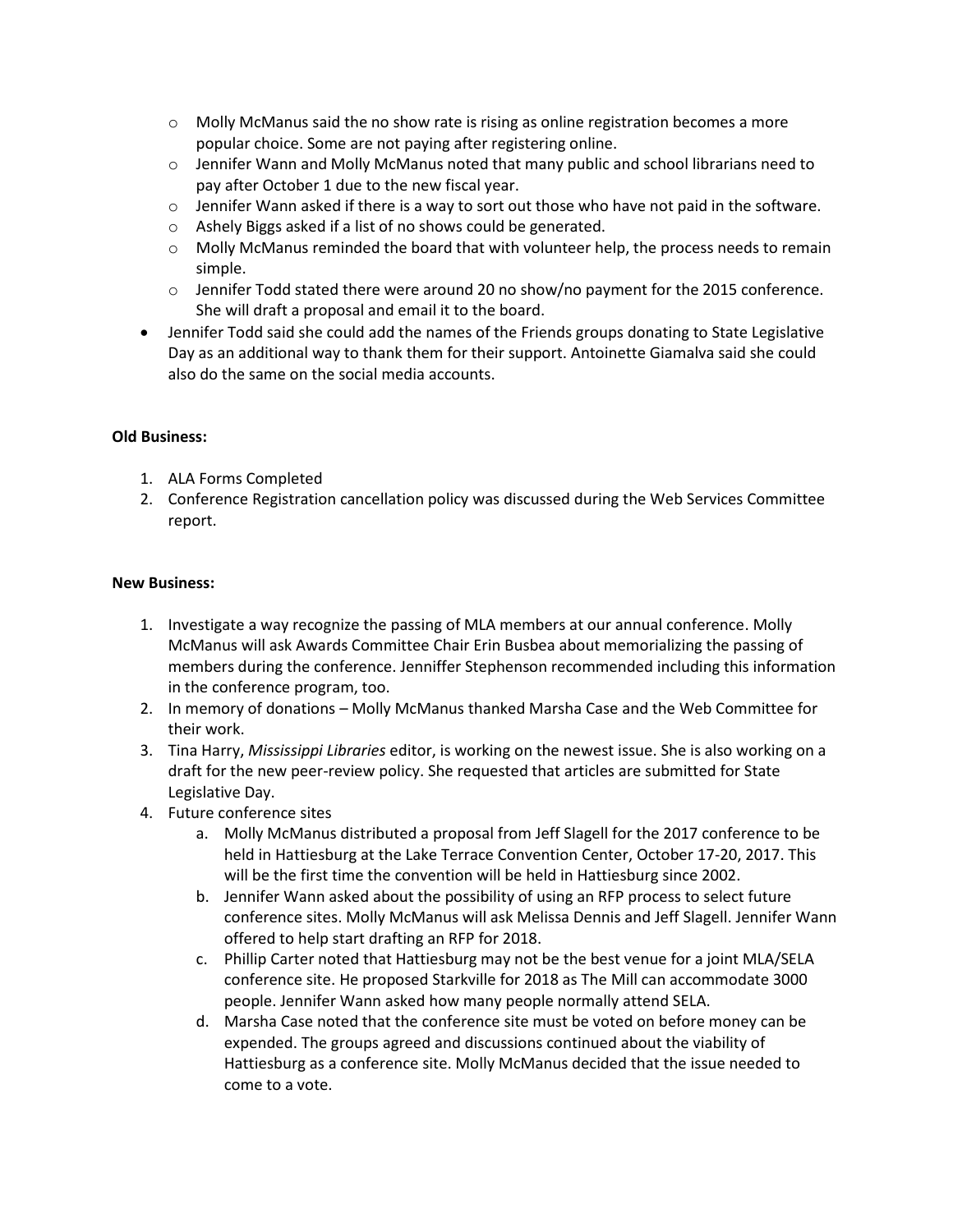e. Jennifer Wann moved to approve Hattiesburg as the conference site for 2017 and give Molly McManus and Jenniffer Stephenson the authority to enter into a contract. Jamie Wilson seconded. The motion passed.

The next meeting will be held on May 6, 2016 at 11:00 a.m. at the Mississippi Library Commission.

Rickey Jones made a motion to adjourn the meeting. The motion was seconded by Venetia Oglesby. The motion passed.

The meeting was adjourned at 1:38 p.m.

Respectfully submitted,

Jamie Wilson Secretary

Approved with amendments 5/6/2016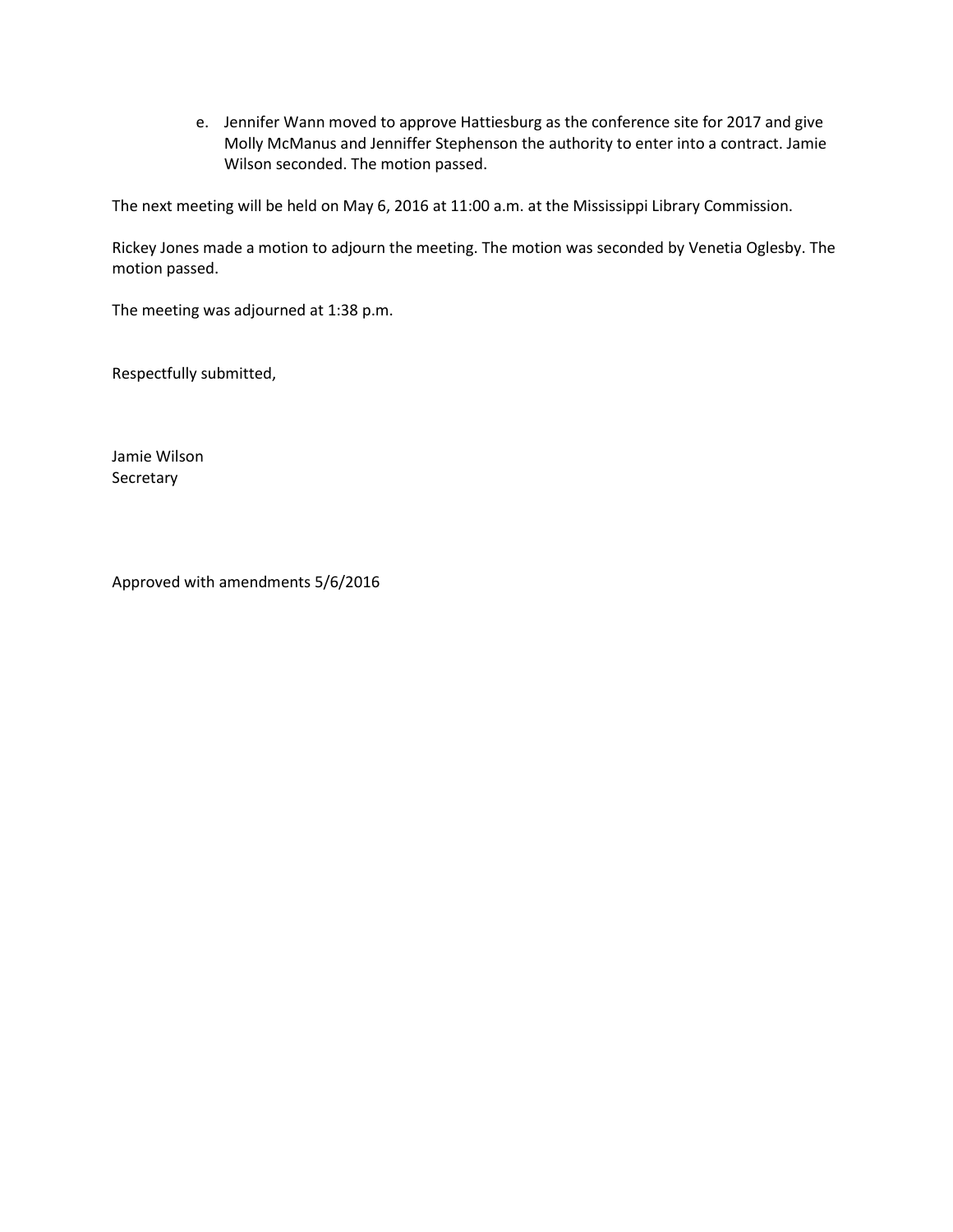#### **ADDENDUM**

| Subject         | MLA EXECUTIVE BOARD: Please vote via email on the slate of nominees for the MLA<br>election                                                                                                                                              |
|-----------------|------------------------------------------------------------------------------------------------------------------------------------------------------------------------------------------------------------------------------------------|
| From            | molly mcmanus                                                                                                                                                                                                                            |
| To              | Blair Booker; Wilson, Jamie; Jenniffer Stephenson; Melissa Dennis; Mcmanus, Molly CONTRACTOR @ ERD;<br>Michele Frasier-Robinson; wlib@wwcls.lib.ms.us; Ellen Ruffin; Jennifer Wann; R JONES; Stacy Creel; Venetia<br>Oglesby; Joyce Shaw |
| Cc              | scunetto@library.msstate.edu; Marsha Case; Jennifer Smith                                                                                                                                                                                |
| Sent            | Friday, April 08, 2016 9:14 AM                                                                                                                                                                                                           |
| Attachmen<br>ts | MLA<br>Nominati                                                                                                                                                                                                                          |

Executive Board: Via email the Nominating Committee Chairperson Stephen Cunetto and the MLA nominating committee, nominate Durless (Dee) Lumpkin and Sarah Mangrum for MLA Vice President/President Elect, Jennifer Wann and Holly Gray for MLA Secretary and Ellen Ruffin and Dee Ware for ALA Councilor. Biographies of the nominees are attached. The majority of the executive board needs to approve the slate of nominees prior to us holding the election.

Please vote by Tuesday April 12th by clicking the link below. If you have any problems voting with the link you can email me indicating if you 1-approve the nominees, 2-do not approve the nominees, 3obstain from voting.

#### http://goo.gl/forms/2hhynP81DL

Jamie, as secretary please add this complete email, including who it was sent to, as an addendum to our meeting minutes so that we have a record of the nominations.

**Molly McManus MLA President** 

#### **Attachment:**

#### **VP/Pres Elect**

Sarah Mangrum is the Access Services Librarian and Clinical Assistant Professor with the University of Southern Mississippi Libraries. She received her MLIS from The University of Southern Mississippi in 2011 and BA in Communications from Southeastern Louisiana University in 2005. Her areas of service include chairing the University Libraries Assessment Team and Copyright Taskforce, serving as News Reporter for *Mississippi Libraries*, and chairing the Distinguished Achievement in Access Services Awards committee sponsored by Generation Fifth. She was a 2015 graduate of the Mississippi Library Leadership Institute and CopyrightX presented by Harvard Law School and the Berkman Center for Internet and Society. Ms. Mangrum was also the recipient of the 2015 Peggy May Award and a Big Read Grant from the National Endowment of the Arts.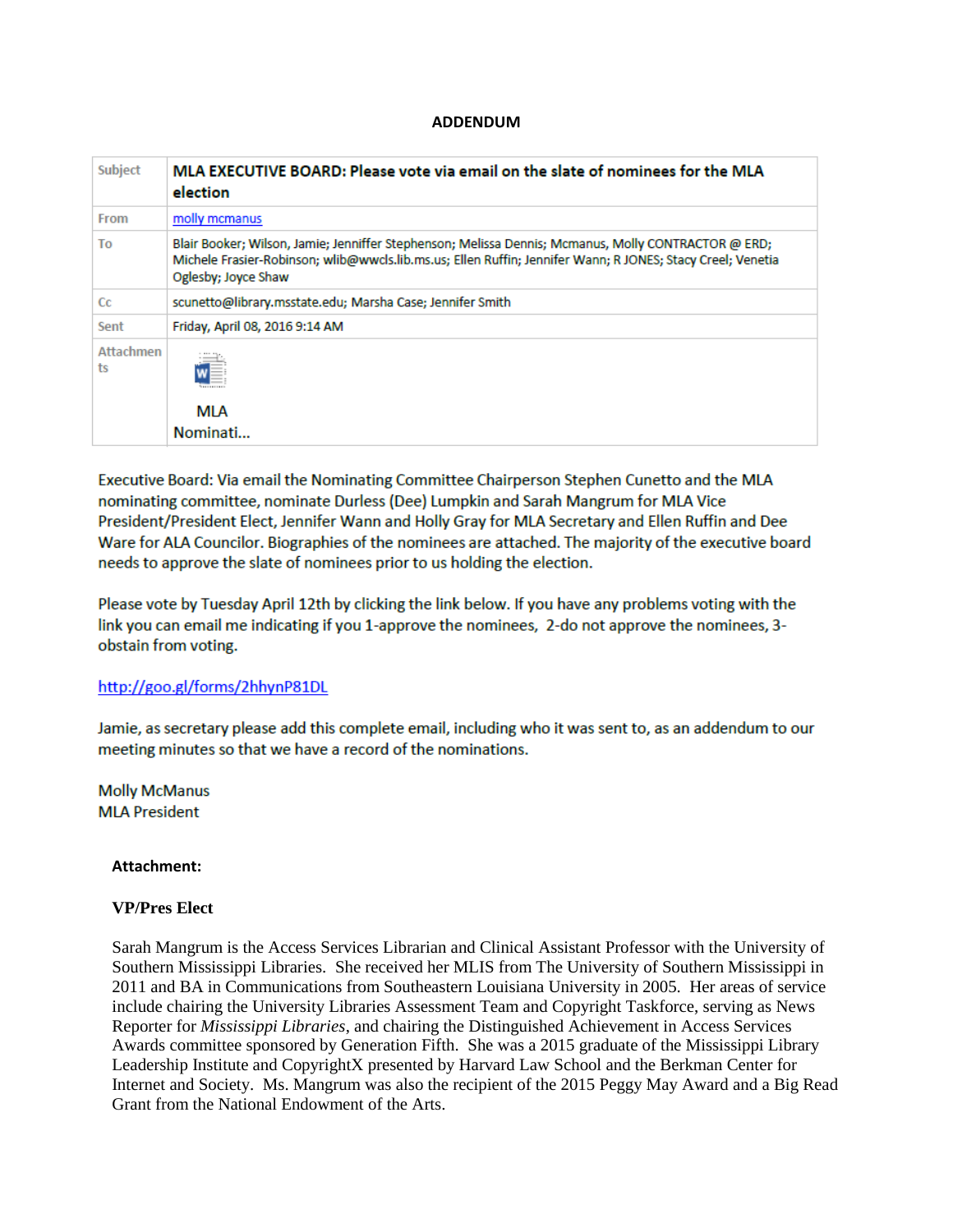Durless (Dee) Lumpkin has been an academic library professional for over four years, since earning her Master of Library and Information Science degree from The University of Southern Mississippi in 2012. Previously, she earned a Bachelor of Arts in English from Mississippi State University in 2009. Dee began her work in libraries as a Cataloger and later as an Interlibrary Loan Specialist at The University of Southern Mississippi. During her time there, she served on several committees including the University Libraries' Activities Committee, the University Libraries' Schedule Committee, as well as the University Libraries' Internal Staff Committee where she was elected by her peers to serve as committee secretary. Dee currently serves as Systems Librarian at William Carey University in Hattiesburg, MS where she adheres to the expectations of members of the faculty, performs the daily operations of maintaining the library's catalog, serves as website administrator, works closely with vendors and other campus departments, as well as stations the library's reference desk one night each week. Dee strives to serve both the William Carey University campus community and the greater Hattiesburg area. She has worked with student organizations on campus, regularly attends campus events, and has served on a fundraising committee for Homes of Hope for Children, a local children's home. Dee is a member of the American Library Association where she is a member of the Association of College and Research Libraries Division, as well as the Technical Services Interest Group. She is a new member of the Mississippi Library Association where she has joined the Association of College and Research Libraries Section and the Technical Services Roundtable. She has also contributed to *Mississippi Libraries*, the quarterly publication of the Mississippi Library Association. She appreciates the consideration and opportunity to better serve the Mississippi Library Association. Dee has former managerial experience in the service industry with a passion for customer service, ongoing professional growth and development, and commitment to research. Dee's current interests include website trends and design, usability, and user experience studies.

#### **Secretary**

Jennifer Wann currently serves as the Director of the Bolivar County Library System in the Mississippi Delta. She has been a member of the Mississippi Library Association since 2004 and has served on the Awards, Election, and Legislative Committees at various times. She currently represents the Public Library Section on the MLA Executive Board. In her previous role as Director of Development Services for the Mississippi Library Commission, Jennifer served on the Librarianship 101 Instititute team dedicated to training front-line public library staff, and she developed and directed the Mississippi Library Leadership Institute.

A *Library Journal* 2010 Mover & Shaker, Jennifer strongly believes that even the smallest, most rural communities can have outstanding library service when service oriented staff members and 21<sup>st</sup> Century technology intersect. Her personal mission as the Director of the Bolivar County Library System is to develop and implement library policies and initiatives that foster a love of reading, greater community engagement, and optimism about our shared future. She received her MLIS from the University of Southern Mississippi in 2006. She has two cats and a dog: Sassy, Spooky, and Scruffy.

## **Holly Gray**

Emily Holland "Holly" Gray has served as the Media Specialist at Tupelo High School for the past 8 years. Prior to working at the high school level, she was a Media Specialist at Rankin Elementary (K3) for 6 years and K3 teacher for 4 years. She received her Bachelor of Arts in Education and Library/Media Certification from The University of Mississippi and a Master of Science in Instructional Technology from Mississippi State University. She is a National Board